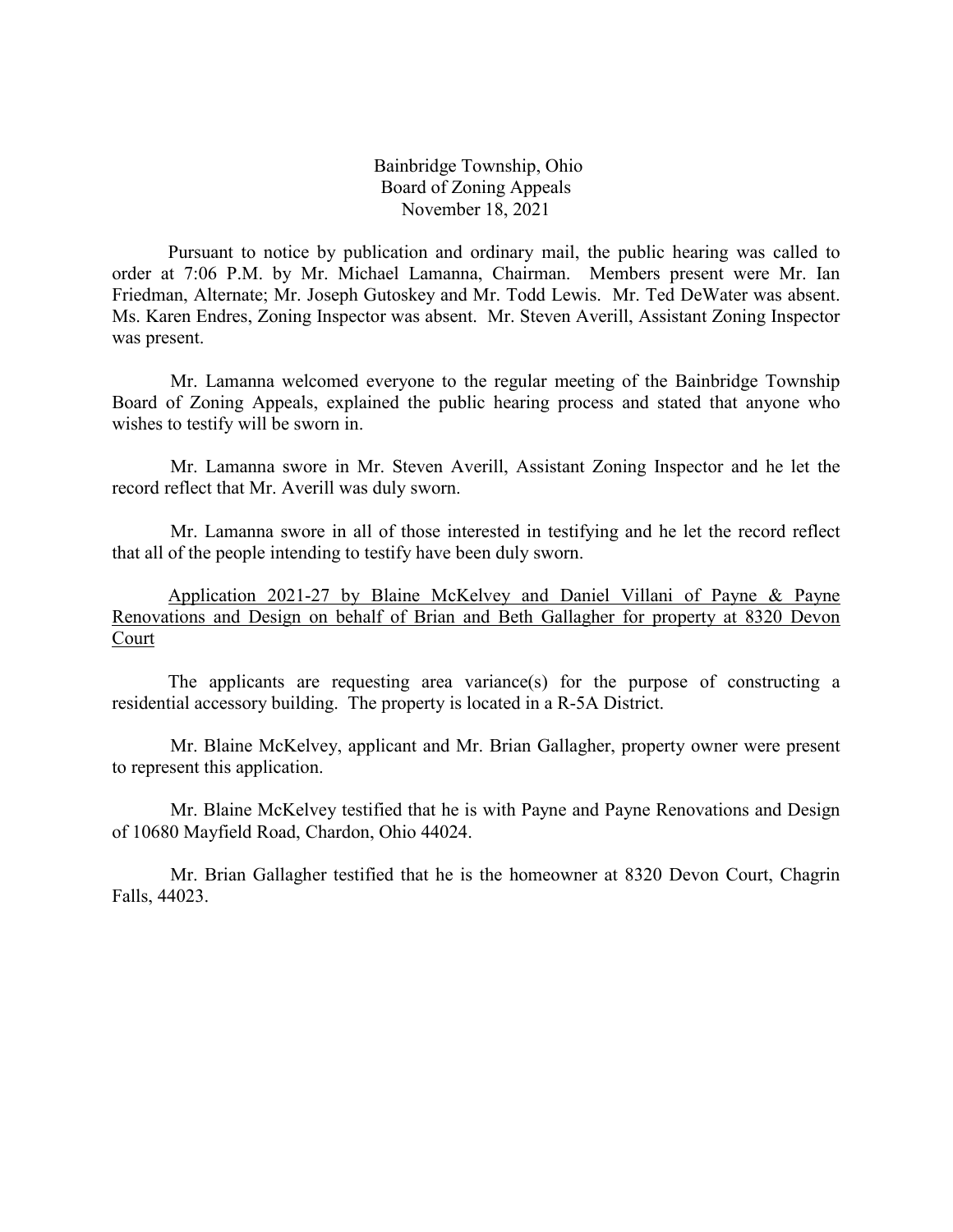Mr. McKelvey stated that they are proposing a pool house, the pool will also be built but they are here tonight to talk about the pool house. He said it will be detached and is intended to match the exterior materials on the existing house in terms of the stone and the roofing material, shingles, windows and the design is intended to be commensurate with the prevailing architectural style of the house and kind of in keeping with the neighborhood. He said the total square footage is approximately 1,476 sq. ft. and that is one of the variances they are seeking is a size variance, square footage variance, seeking a variance of about 576 sq. ft. and the second variance they are seeking is a height variance of 21', he thinks this structure is 23.8' or 24' so the variance is about 3' total. He added that the cupola is not included in that calculation. He said in the pool house we have a kitchen with an island, we have a living area with a fireplace, we have a full bath on the first floor, a mechanical room that will also house a washer and dryer and then an outdoor kitchen with a butler's pantry off of both the inside kitchen and the exterior kitchen with a small room with pool equipment. He said upstairs some informal gathering space with some area for storage for seat cushions and seasonal items like that. He said he touched on the intended use and the space and asked the board if they had any additional questions for him.

Mr. Lewis said he has a few questions, the first thing was it appears that the front setback on this is actually in front of the house by two feet.

Mr. Brian Gallagher said they actually made a modification for that, originally there was a balcony but when it was two feet over they decided to take out the balcony so there is no setback issue.

Mr. Lewis asked if that is on what we have.

Mr. Gutoskey said the plan they have shows a little bump-out. He said so this is gone right here, this little section here is gone, right.

Mr. McKelvey said they reduced it so you can't really stand on it, so currently they meet all of the setbacks.

Mr. Gallagher said the square footage, according to the code, we can have two buildings of 900 sq. ft. each so this is one building.

Mr. Gutoskey asked Mr. Lamanna how you interpret that 900 sq. ft., is it footprint or is it adding the first and second floor together because usually when we are looking at the 900 sq. ft, it is an outbuilding, storage building, shed, garage.

Mr. Lewis said single floor.

Mr. Gutoskey said yes.

BZA PH 11/18/2021 -2-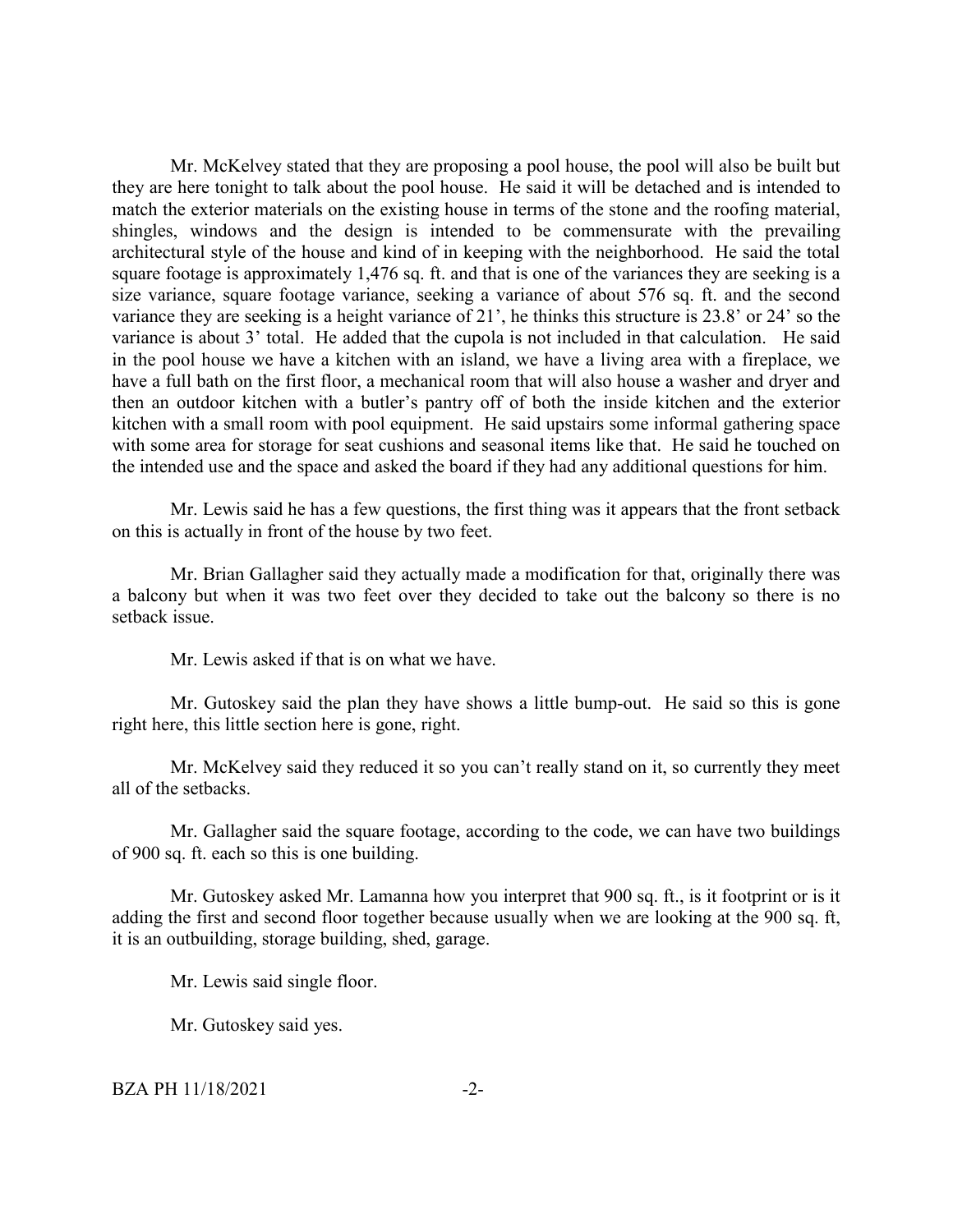Mr. Lamanna said like all accessory structures are, yes.

Mr. Gutoskey asked is this building, the first floor a footprint of 1,400 and change.

Mr. Lamanna said he thinks that whole thing was based upon the footprint because there is a height limitation already.

Mr. Gutoskey said right, that is what we are trying to get.

Mr. Lamanna said between the height limitation and the footprint, it is not going to go three stories.

Mr. Gutoskey said are we looking at more this 1,476.3 versus the 1,812.

Mr. Lewis said there are two numbers.

Mr. Gutoskey said there are 336 sq. ft. on the second floor.

Mr. Lamanna said he thinks that number is for what the footprint of the building is because there are separate height limitations.

Mr. Gutoskey said that is the way he looks at it.

Mr. Lamanna said that controls the bulk of the building, you can't build a 900 sq. ft. building three stories high.

Mr. Gutoskey said it says right here in the code, "using the footprint of the building, not the second floor" that is why he was wondering.

Mr. Lewis asked is that foundation or does that include roof overhangs and balconies.

Mr. Gutoskey said he always looked at it as the foundation.

Mr. Lamanna said the same thing would apply to a regular house.

Mr. Gutoskey asked what is the first floor footprint when you have taken out that little 2' area, does it go down at all, the first floor footprint.

Mr. McKelvey said the first floor, inside the foundation of 1,095 sq. ft.

Mr. Gutoskey said but that doesn't include the patio.

BZA PH 11/18/2021 -3-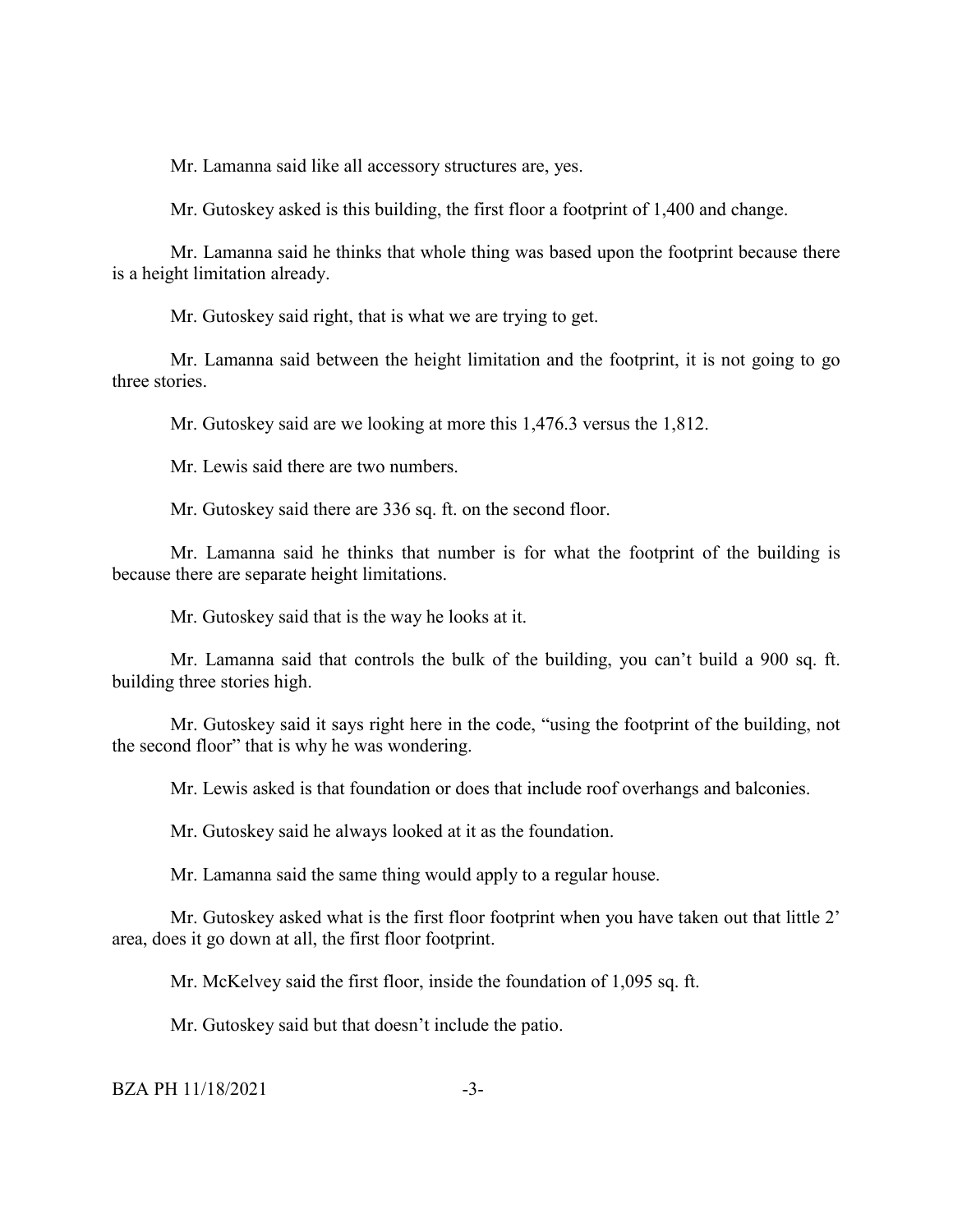Mr. McKelvey said correct.

Mr. Gutoskey asked if that is a covered patio.

Mr. McKelvey said correct.

Mr. Steven Averill, Assistant Zoning Inspector testified that the resolution says 900 sq. ft. of the first floor of the building so it is not the second floor.

Mr. Gutoskey said that is why he was wondering why that was in there.

Mr. Averill said he thinks she was just trying to show what the total gross floor area was.

Mr. Gutoskey said so it is 1,095 sq. ft. and then the patio is 356 sq. ft. and asked if that is a two-sided open patio.

Mr. McKelvey said three-sided.

Mr. Gutoskey asked if you count the open patio as footprint.

Mr. Lewis said it is lot coverage but it is under roof.

Mr. Lamanna said it is part of the building.

Mr. Gutoskey said it actually has posts which are part of the foundation.

Mr. Lamanna said right.

Mr. Gutoskey said so really the number is the 1,095 plus the 356, that is 1,451.

Mr. Lewis said that is really close to what we've got here.

Mr. Gutoskey said yes and he thinks that takes off a little bit from that little bump-out before.

Mr. Lewis said he thinks where we looked at the eaves and the overhang wasn't so much the footprint, it had to do with the setbacks where we measured off the gutter to the side yard and we were using that measurement and applying it there.

Mr. Lamanna said it is showing here a pool equipment room.

Mr. Gallagher said yes.

### BZA PH 11/18/2021 -4-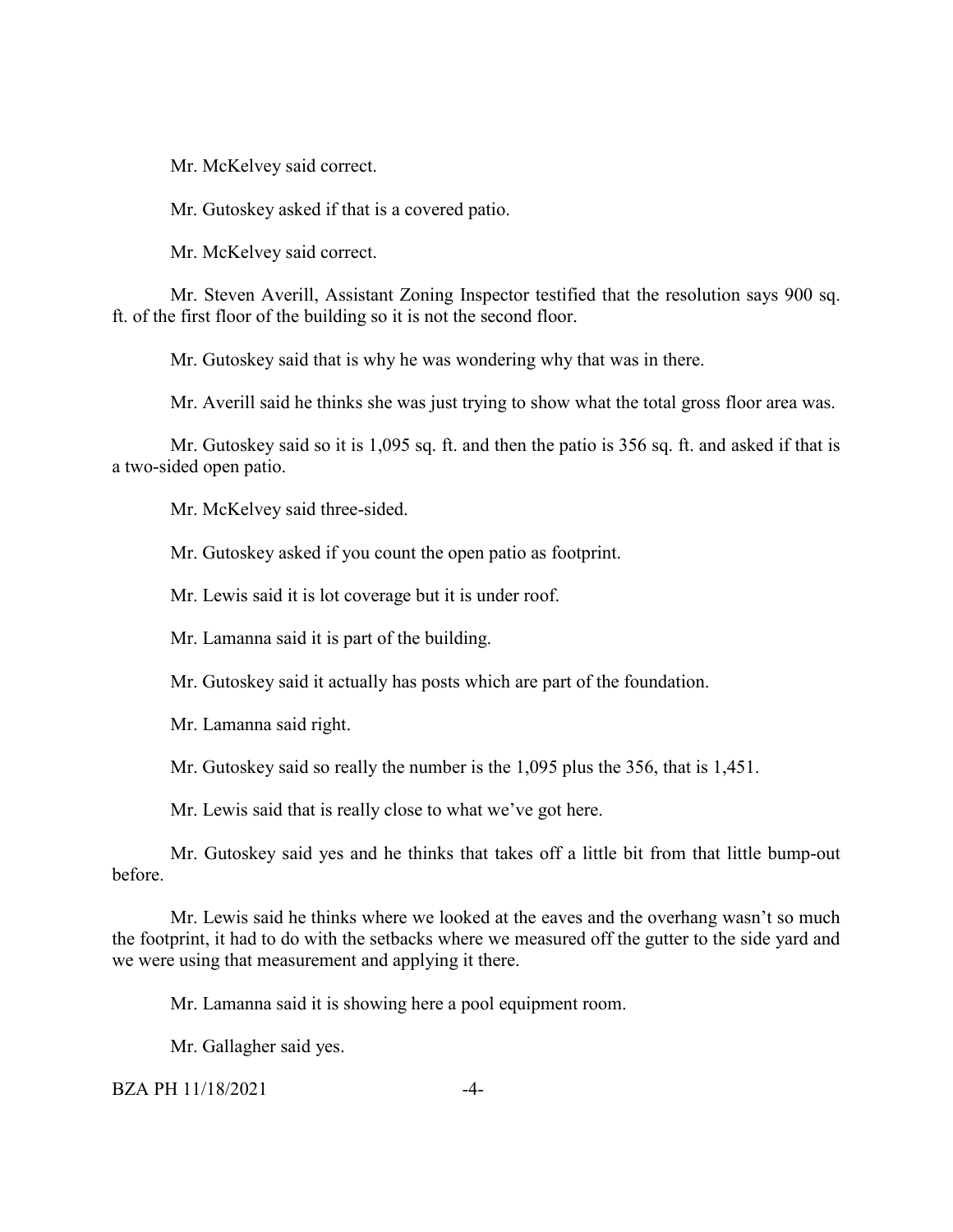Mr. Lamanna asked what is going to be in that, the filter and pump and all of that stuff.

Mr. Gallagher said if they can fit it all in there but there is also going to be automatic covers for the pool and the hot tub so those pumps will be in there but he doesn't know if it is big enough to get all of it in there with the spacing requirements they needed so there may be some on the side outside of that room, like the filters.

Mr. Lamanna asked what kind of doors are going to be on the outside of this.

Mr. Gallagher asked the entire space.

Mr. Lamanna said there are two doors that are shown here that open to the outside and his only question about this is that this is where all of the noise is going to be generated and that faces towards the neighbor's house.

Mr. McKelvey said they will make sure the exterior doors are insulated.

Mr. Lamanna said that would be his concern and he assumes these doors are not going to be flat steel doors, they are going to be raised panels looking like the rest of the house.

Mr. McKelvey said right absolutely.

Mr. Lamanna said that is what your neighbor has to look at so he just wanted to make sure that the neighbor isn't yelling and screaming about the noise coming out because this could be relatively easy in the total scheme of things a little sound proofing on that wall and some good solid doors in there.

Mr. Gallagher said that is his garage right there on the side and his air conditioning units are right behind his garage.

Mr. Gutoskey said and it looks pretty landscaped there too.

Mr. Gallagher said there is no separation.

Mr. Gutoskey said it looks like with your grade you are pretty much going to the property line on that side of the house.

Mr. McKelvey said there is the 15' setback.

Mr. Gutoskey said he was saying to build your building because of the grade you are basically sloping from that construction and pull that pretty much to the property line so you are probably going to need to some vegetation down through here (he referred to the site plan).

BZA PH 11/18/2021 - 5-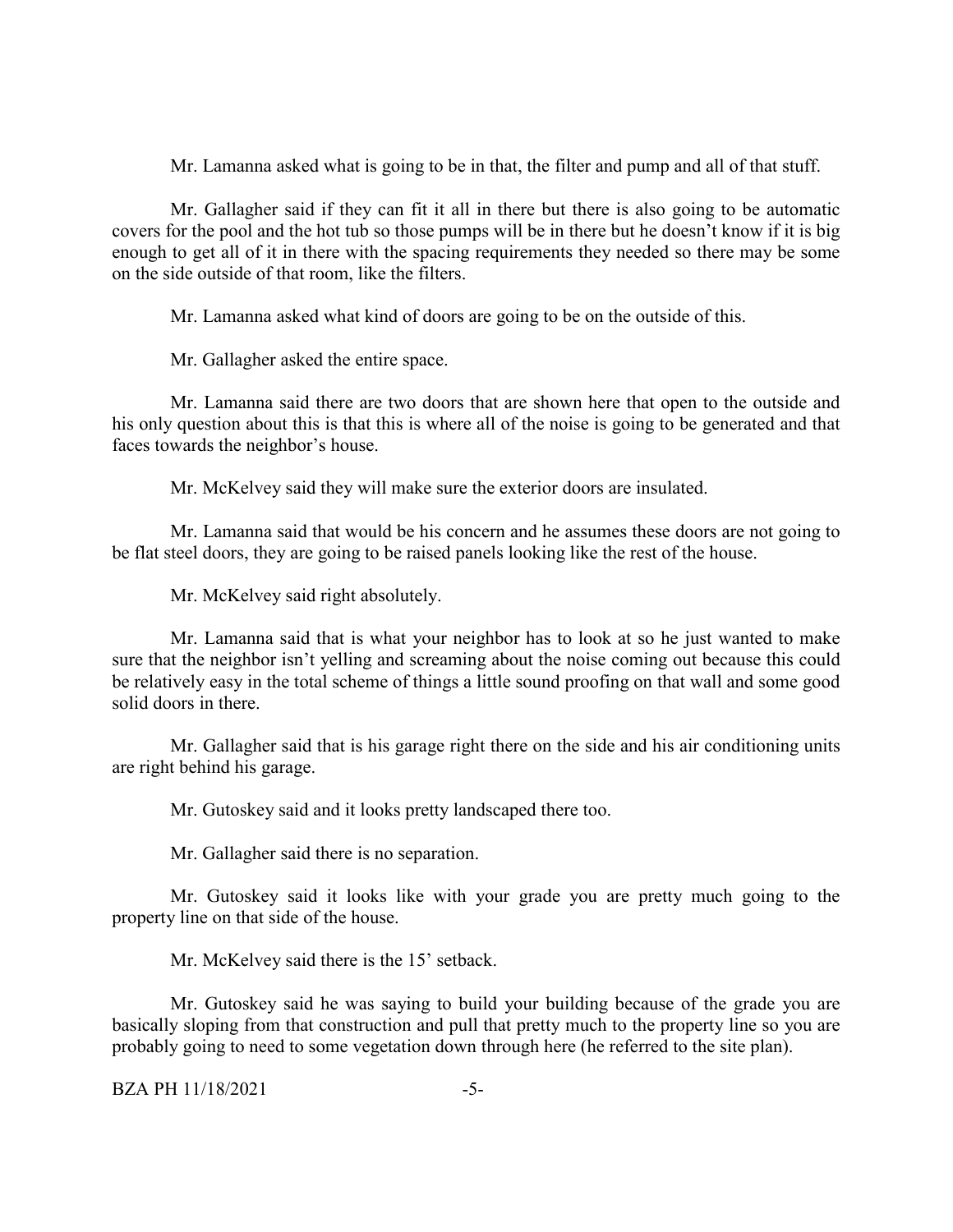Mr. Gallagher said actually there is some there.

Mr. Gutoskey said he knows but it is going to be pretty much gone with the grading because you are pretty much grading to the property line.

Mr. Gallagher said the property line is over there, they are not going to touch any of the shrubs so it is going to be here and the pool starts in this space so the grading will go up to the existing trees.

Mr. Gutoskey said the reason he asked is because the plans show grading all the way to the property line.

Mr. McKelvey said that may not be entirely necessary because we don't plan on getting that close.

Mr. Gutoskey said you will probably have to build a retaining wall then to break grade.

Mr. Lewis asked how do you get access to this structure, is that through the house or walkways around.

Mr. Gallagher said there is this walkway right here that leads to the driveway and then the back of our garage there is a door and then the back of the house there is a staircase you can come down and then up here and follow this walkway so there are ways to get access to it.

Mr. Lewis said so there is not going to be a driveway to it.

Mr. Gallagher said no driveway.

Mr. Lewis said it is not for cars.

Mr. Gallagher said it is not for cars, no.

Mr. McKelvey said he thinks the intention that the side entrance is kind of the primary entrance right.

Mr. Gallagher said this area here would be the entrance so no cars.

Mr. Gutoskey said you are basically saying either through the patio or this door on the side here, here and here.

Mr. McKelvey said right.

BZA PH 11/18/2021 - 6-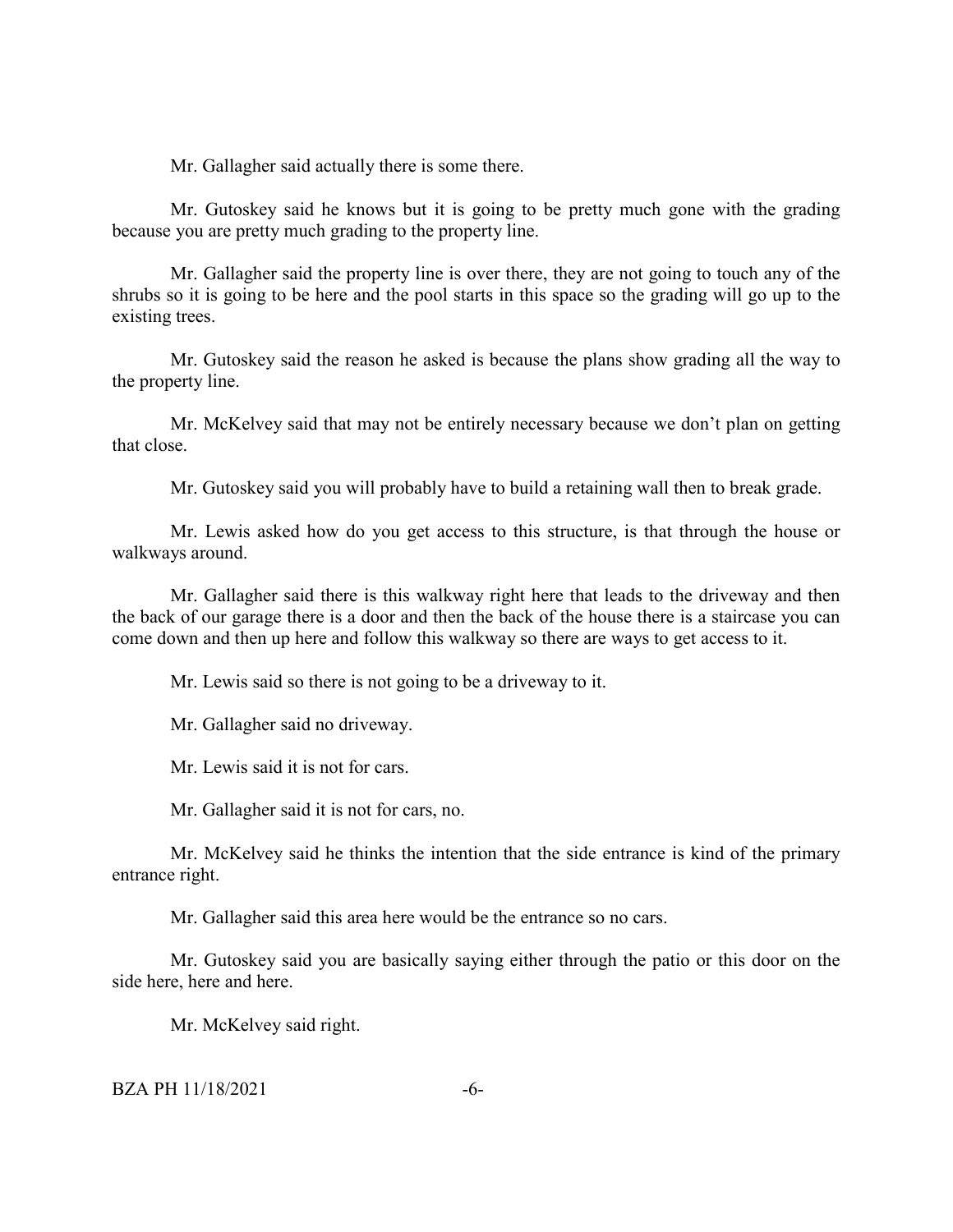Mr. Lamanna asked if they are going to have some kind of concrete pad in front of the side door on the house side where the pool equipment room is, he doesn't see any and asked if they intend to have one there because it is not showing one at the moment.

Mr. Gallagher said they can do a little apron or something.

Mr. Lamanna said it is more of a question of we are right up close to the line here and it is not that he would say you want one there but his point is we don't want one showing up there if it wasn't on the plans and then it shows up.

Mr. McKelvey said and it encroaches.

Mr. Lamanna said and it encroaches on the setback.

Mr. Gallagher said understood.

Mr. Lewis said he will take that a little bit further on that train of thought. He said presumably you will be using a pool service company.

Mr. Gallagher said yes.

Mr. Lewis said for chemistry and routine maintenance.

Mr. Gallagher said right.

Mr. Lewis said it is an outdoor pool so your real season in northeast Ohio is Memorial Day to Labor Day, maybe you get a few extra weeks here and there so that service point, that mechanical room for where the pool service company will go, your chlorine, your bromine, your filters, all of that junk they have got to do so. He asked if not just a pad is going to be provided but a walkway or are these guys going to be cutting across the yard.

Mr. Gallagher said they will just come through the walk and then walk around to it.

Mr. Lewis said so you are okay with them cutting through the yard not on a sidewalk.

Mr. Gallagher said yes and they do that today on the left of the house, they have already an outdoor hot tub on that side of the house and they come around the grass currently.

Mr. Lewis said he was just kind of thinking out loud and it is easier to talk about the stuff now.

BZA PH 11/18/2021 -7-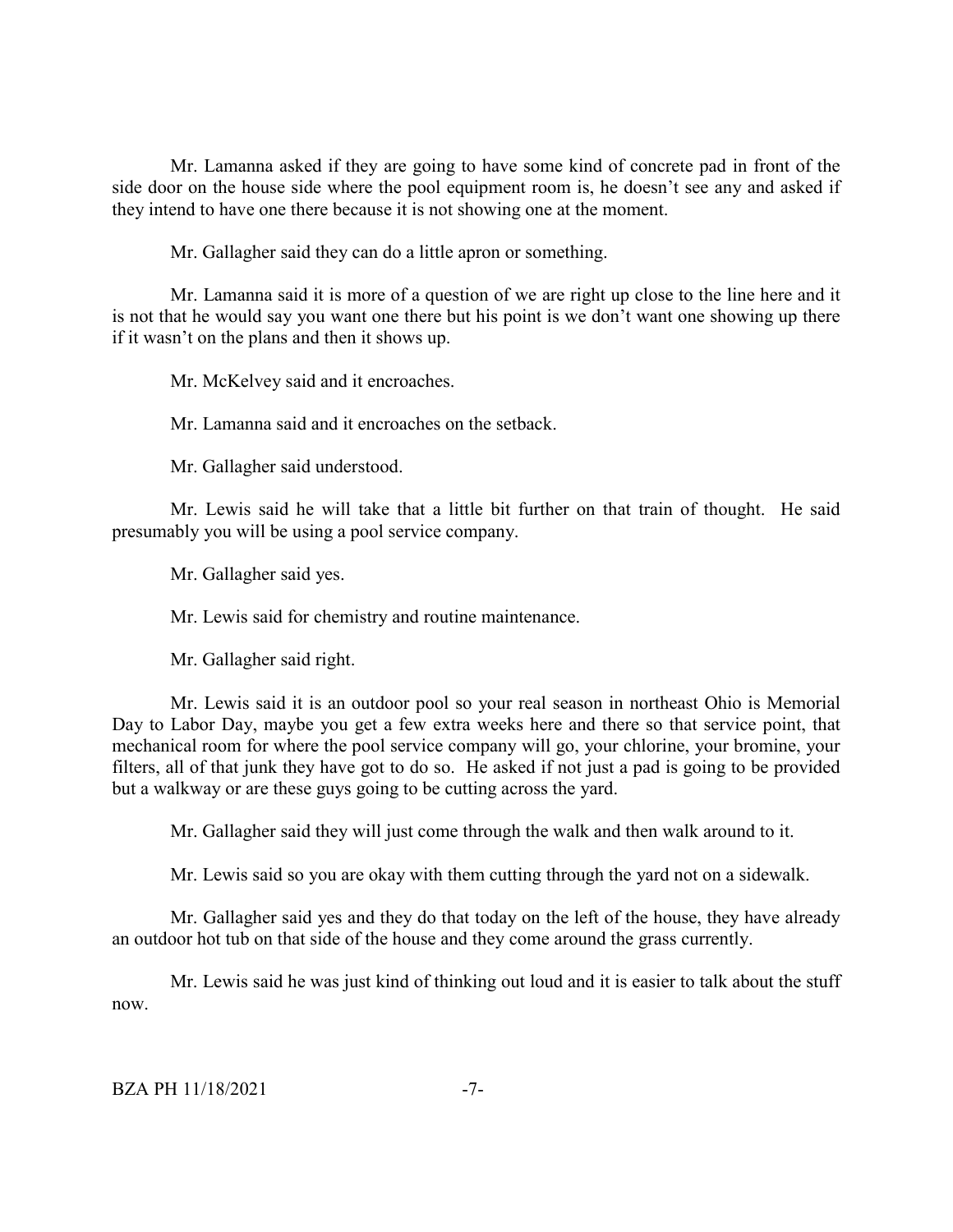Mr. Gallagher said absolutely.

Mr. Lewis said if there is something that makes sense with a modification it is easier to address tonight. He said he has to get something baked into the record that Bainbridge Township Zoning permits one residence on a property and that would mean with people residing in there whether it is an overnight, family or not, our zoning code on short-term rentals has a minimum of 30 days and the way this space is equipped, kitchen, bathroom, laundry to support a pool that maybe that may be open three or four months out of the year, yes there is an upstairs loft, this cannot have overnights in it.

Mr. Gallagher said they have no intentions of doing that, they have a full in-law suite.

Mr. Lewis said he was just required to say, we had to have the talk.

Mr. Gallagher said no problem.

Mr. Lewis said just so there wouldn't be any future misunderstandings on it.

Mr. Gallagher said understood.

Mr. Lewis said so we covered the bump-out and the two foot thing and covered making sure the mechanical room was reasonably well soundproofed, it does not appear that there is going to be a pad in front of those doors or additional sidewalks for service companies to get to the mechanical room. He said it is nice how you have that set up that the service company does not need to go into the building itself, it is like a service entrance.

Mr. Gallagher said exactly.

Mr. Gutoskey asked if we have the homeowners approval.

Mr. Gallagher said yes and part of the reason that it was designed this way is the homeowner's association would like it to truly look like our existing homes and really maintain the architectural standards of the neighborhood and the intent.

Mr. Lamanna said it looks like it fits, that is the biggest thing.

Mr. Gallagher said and they also like to make sure that from the road that you couldn't see the pool so that the structure actually is large enough to block it because they didn't want people from the street to see the pool.

Mr. Lewis said that is nice, it gives your family privacy as well.

BZA PH 11/18/2021 -8-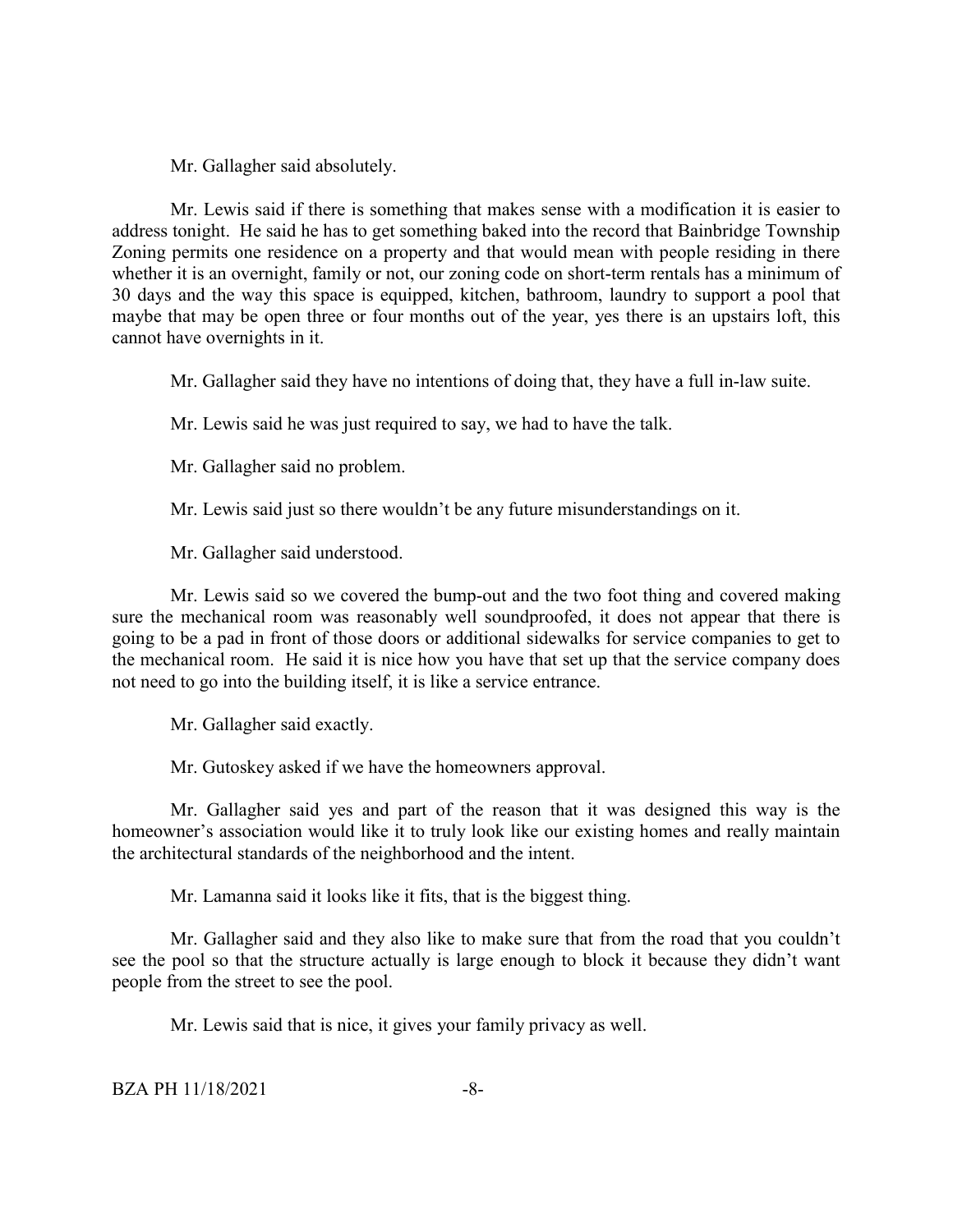Mr. Gallagher said exactly, absolutely.

Mr. Lamanna asked what the height of the current house is.

Mr. Gallagher said he doesn't know from the top of his head but this will be set down so it will be lower.

Mr. Lamanna said it drops down but he was just trying to get an idea, if he is standing on Lot 36 and he looks at it.

Mr. Gutoskey said the garage floor of the house is 21.83 and the first floor on the pool house is 16.33 so it is 5-1/2' lower than the garage.

Mr. Lamanna said the main home is two stories with steep pitched roofs on the second floor so it is up in the 30s probably or close to 30 at least.

Mr. Gallagher said most likely.

Mr. Lamanna said he was trying to get the scale because it is going to look better if it sits down and you have the house here and this sits down then the people down here when they look up he doesn't see this, he sees this actually, the one closer is actually down below the one behind and it would be kind of disconcerting if that was bigger than what he is looking at behind it so he thinks it looks like it will fit in and it works out well the way their garage and everything is situated on the other side.

Mr. Gutoskey said their garage to the right is 10' lower than the floor but it is because the driveway falls 8' down from the road.

Mr. Lamanna said it is all falling rapidly there towards Rt. 306. He said we don't have the front yard setback.

Mr. Gutoskey said we have the floor building size.

Mr. Lamanna asked what did we decide the building size was.

Mr. Gutoskey said 1,451 sq. ft., 1,095 plus the 356.

Mr. Gallagher said he thinks they requested 1,500 sq. ft.

Mr. Lamanna said all of the houses are tall.

Mr. Gutoskey asked if there is anyone else interested in this application.

#### $BZA PH 11/18/2021$   $-9-$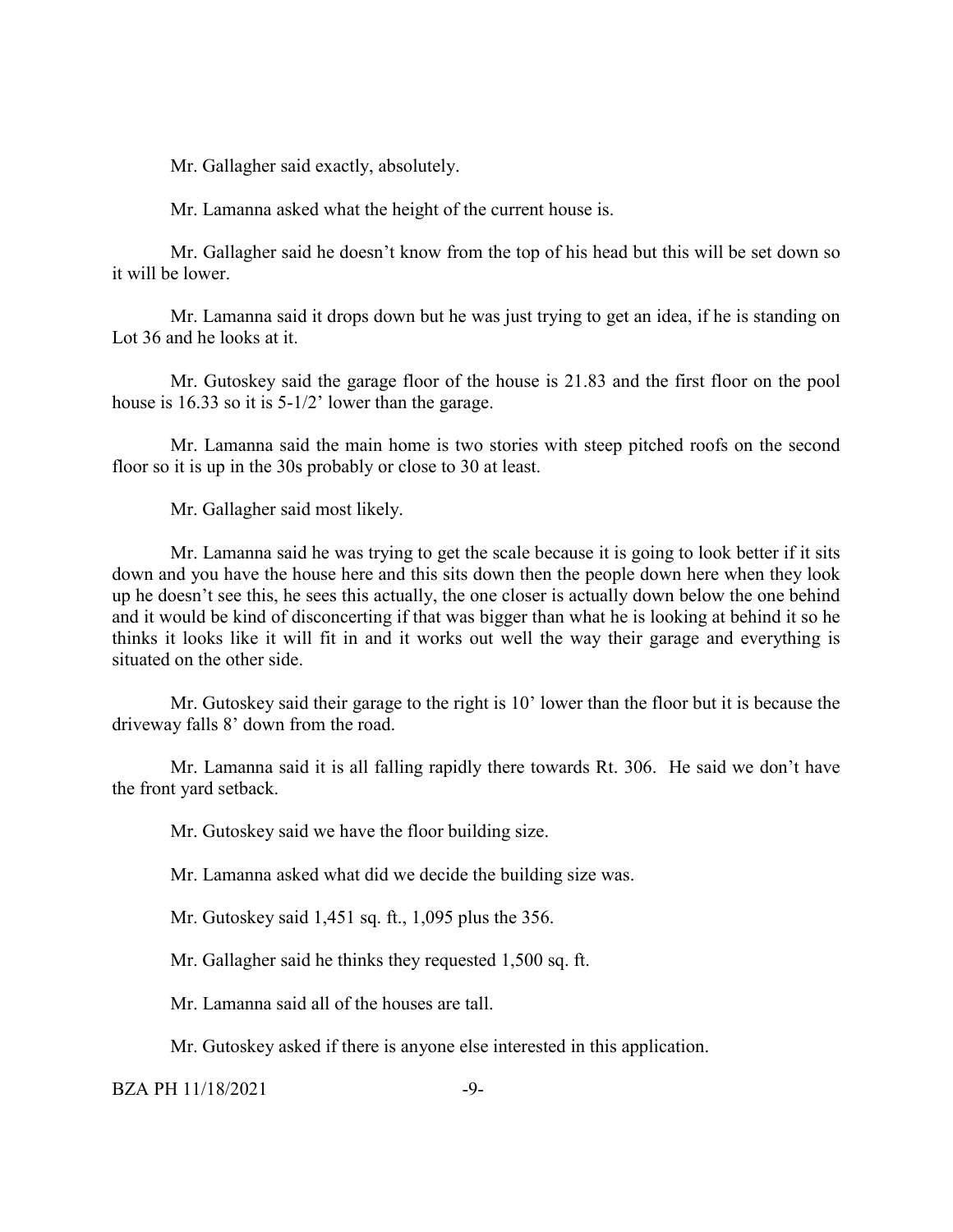Mr. Lamanna asked if there is anything else from the Zoning Inspector to be added.

Mr. Averill replied no.

Mr. Lamanna said the original approval of this was condominiums and they subsequently came back and created a subdivision plat.

Mr. Gallagher said this was originally two lots combined into one.

Mr. Lamanna said reference was made to the subdivision plats so he is assuming it was the one that was subsequently, he doesn't remember the dates when that happened but they converted it over and he told Mr. Petersen when he first came in here that this is a bad idea because it is so much more trouble to buy and sell condos.

Mr. McKelvey said Mr. Petersen is happy now, all of the lots are sold so he is out of it now.

Mr. Lewis said and the HOA has all of the authority.

Mr. Gallagher said exactly.

Mr. Lamanna said they came in originally and got approval in the condo form and then they came back and created lot lines.

Mr. Lewis said and that was also tied to the long term lease of the ten acres where the nursery is which is actually he thinks the lease is owned by the HOA.

Mr. Gallagher said he thinks that is right.

Mr. Lamanna said it is weird history on that.

Since there was no further testimony, this application was concluded.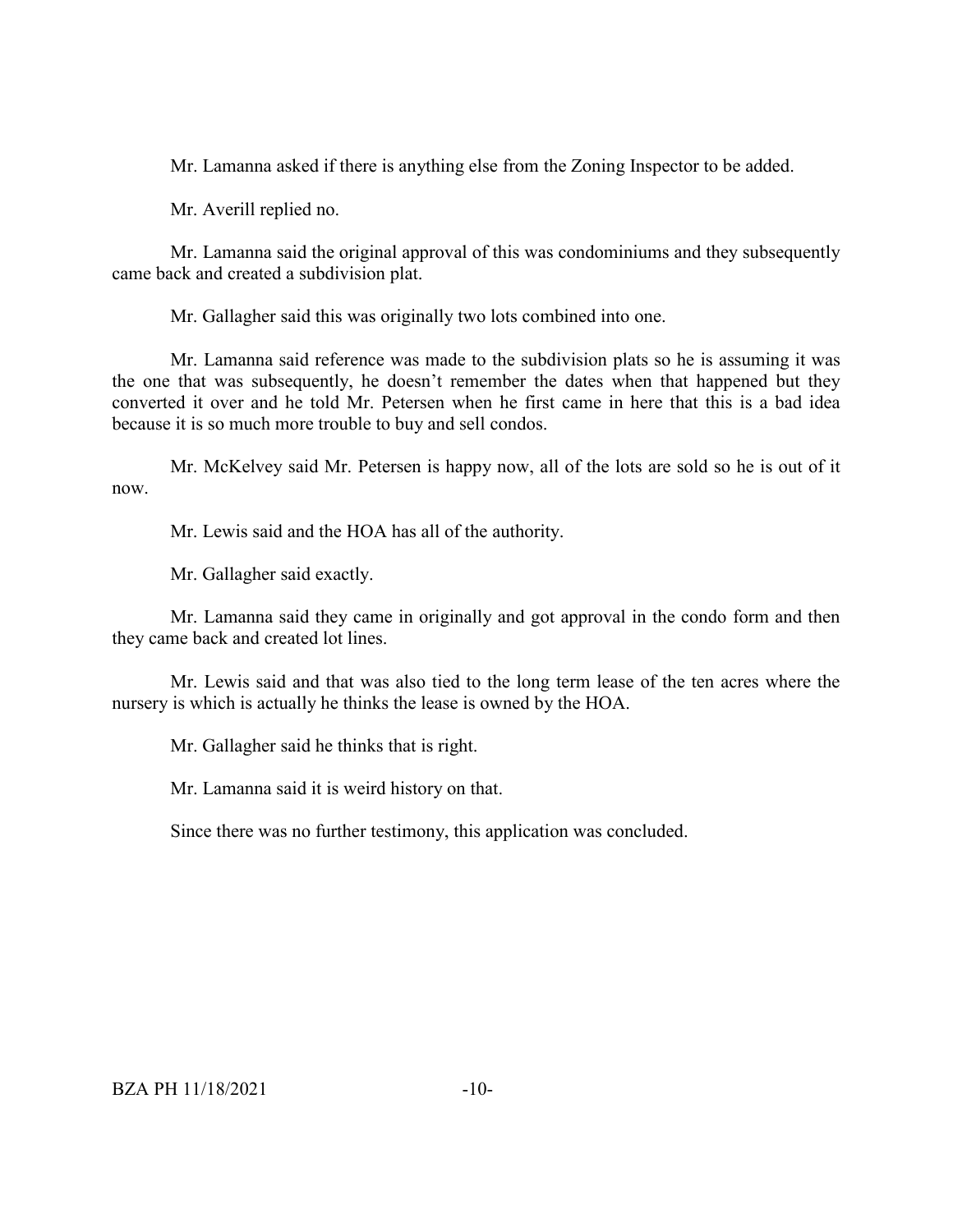## Motion BZA 2021-27 – 8320 Devon Court

Mr. Lamanna moved to grant the applicant the following variances for the purposes of constructing a pool house as shown on the plans submitted by the applicant.

- 1. A variance to provisions Chapter 135.03 with respect to the maximum accessory building size from 900 sq. ft. to 1,451 sq. ft.
- 2. A variance to the maximum accessory building height from 21' to 24'.
- 3. The applicant has adjusted the building so that it no longer requires the variance requested from the front yard.
- 4. The board also notes that the applicant has agreed and understands that there is only one residence allowed on the property and this building will not under any circumstances be used for residential purposes under any arrangement.

Based on the following findings of fact:

- 1. Given the nature of the size of the buildings on this property this accessory building is not unreasonably sized.
- 2. It is being constructed to match the existing structure so that its small increase in size will not adversely affect the neighborhood.
- 3. The applicant is also going to take some steps with respect to the pool equipment room to reduce any sound coming out of there that would adversely affect the neighbors.
- 4. Because of the drop-off and the landscaping and the fact that the adjacent property owner's garage is on the side of his house facing this proposed construction it will not adversely affect that neighboring property either.
- 5. If the grading required has to remove the landscaping that currently exists along approximately 15' to the property line that that landscaping will be replaced in similar kind after completion of the grading.

Mr. Gutoskey seconded the motion.

Vote: Mr. Friedman, aye; Mr. Gutoskey, aye; Mr. Lamanna, aye; Mr. Lewis, aye.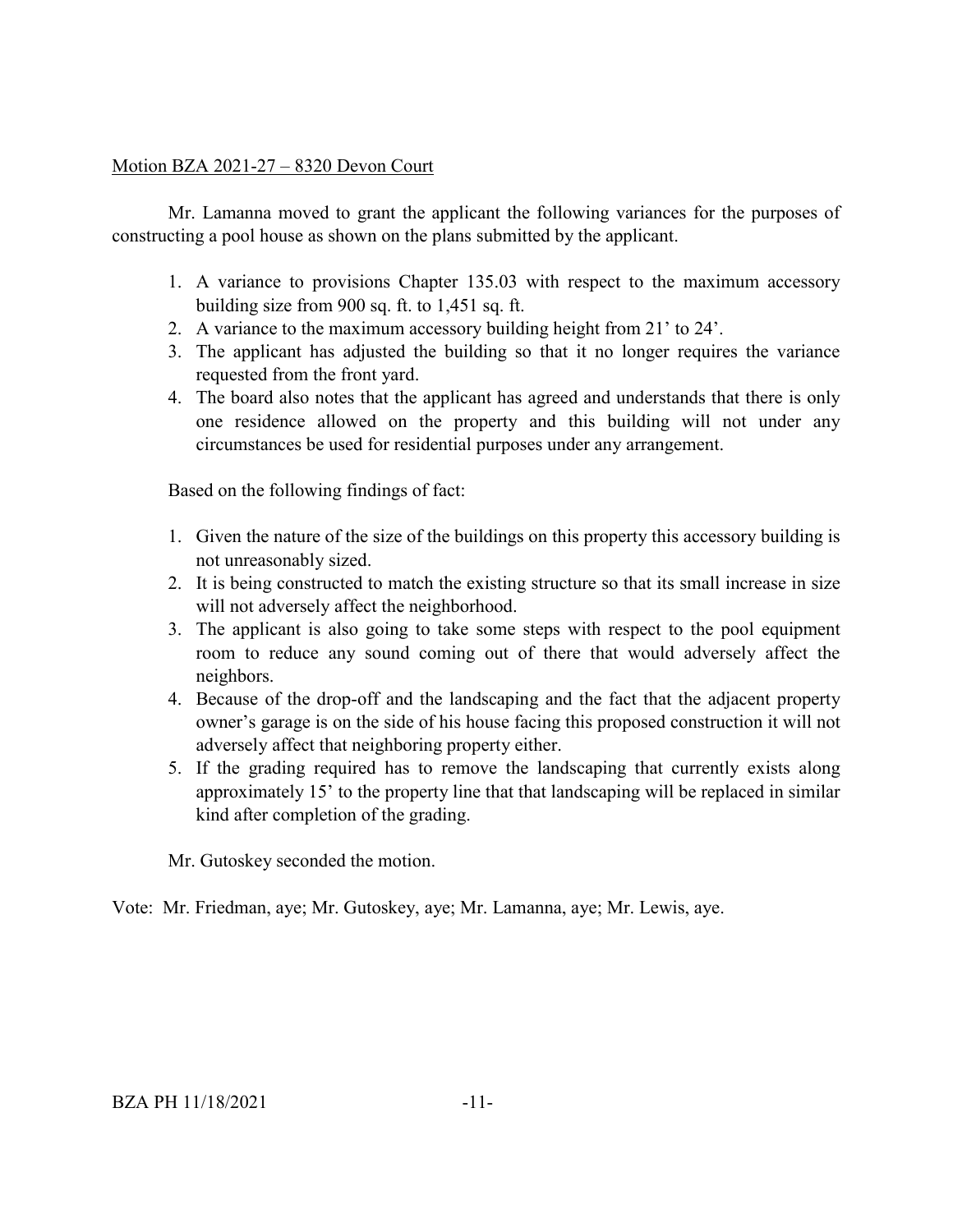# Application 2020-35 by Dangelo, Ltd. for property at 16965 Park Circle Drive - Continuance

The applicant is requesting area variance(s) for the purpose of maintaining a pavilion. The property is located in a LIR District.

# Motion BZA 2020-35 – 16965 Park Circle Drive (Sapphire Creek)

Mr. Lamanna moved to continue this application to the next regularly scheduled meeting to be held December 16, 2021 at the request of the applicant.

Mr. Lewis seconded the motion.

Vote: Mr. Friedman, aye; Mr. Gutoskey, abstain; Mr. Lamanna, aye; Mr. Lewis, aye.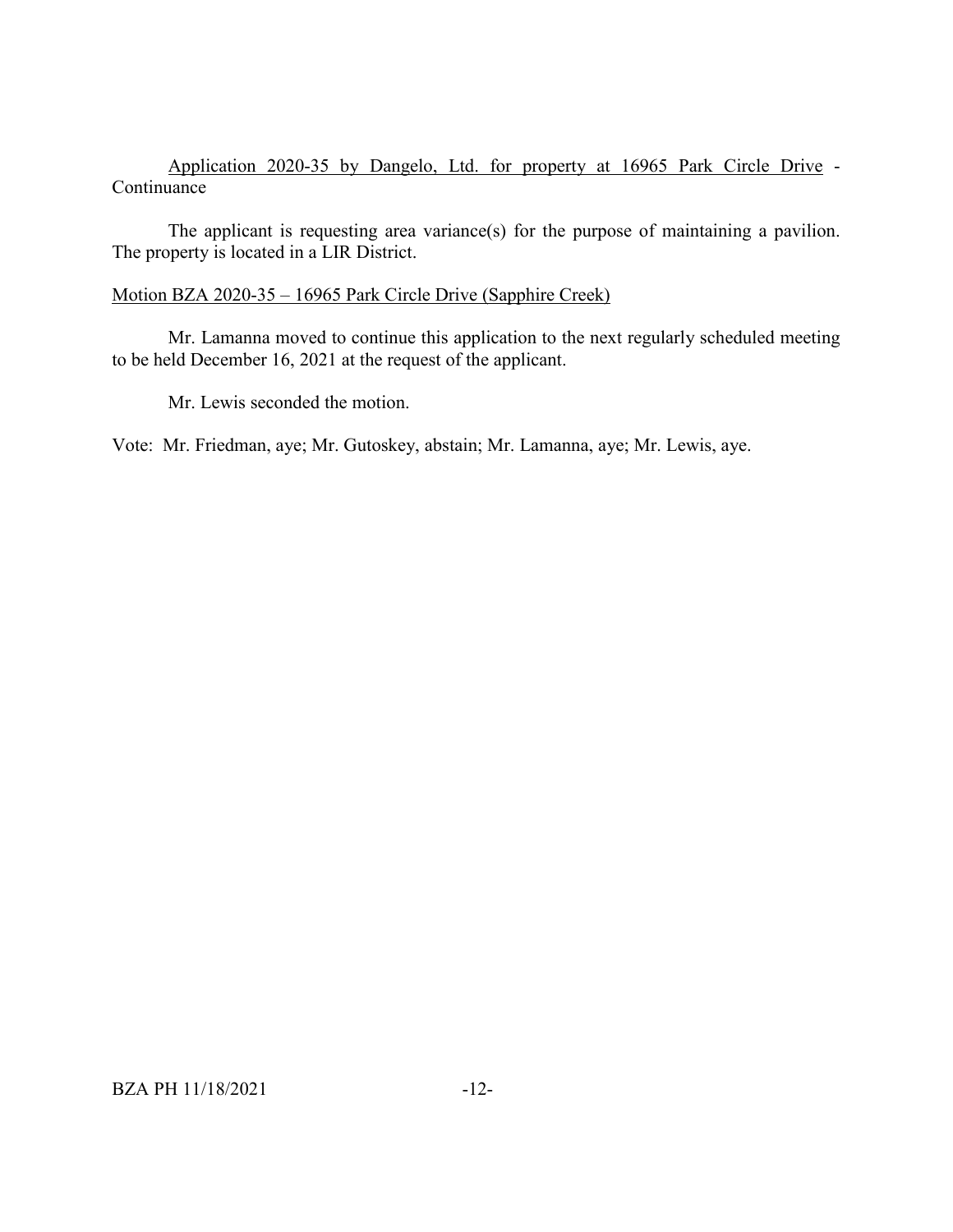Since there was no further testimony, the public hearing was closed at 7:40 P.M.

Respectfully submitted,

Brent Barr, Alternate Ted DeWater Ian Friedman, Alternate Joseph Gutoskey Michael Lamanna, Chairman Todd Lewis, Vice Chairman

Attested to by: Linda L. Zimmerman, Secretary Board of Zoning Appeals

Date: December 16, 2021

AUDIO RECORDING ON FILE

BZA PH 11/18/2021 -13-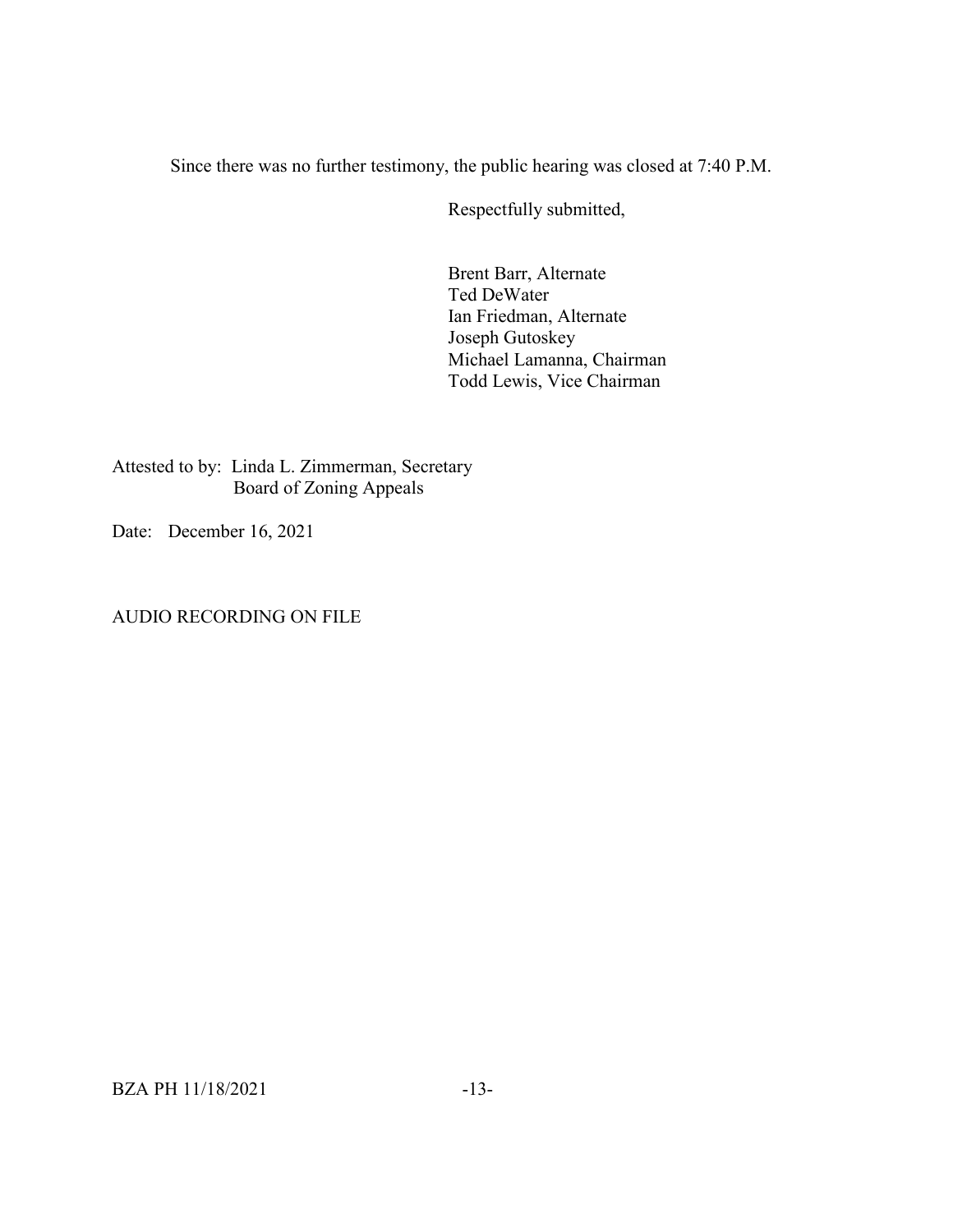Bainbridge Township, Ohio Board of Zoning Appeals November 18, 2021

The regular meeting of the Bainbridge Township Board of Zoning Appeals was called to order at 7:40 P.M. by Mr. Michael Lamanna, Chairman. Members present were Mr. Ian Friedman, Alternate; Mr. Joseph Gutoskey and Mr. Todd Lewis. Mr. Ted DeWater was absent. Ms. Karen Endres, Zoning Inspector was absent. Mr. Steven Averill, Assistant Zoning Inspector was present.

#### MINUTES

Mr. Gutoskey moved to adopt the meeting minutes of October 21, 2021 as written.

Mr. Lewis seconded the motion.

Vote: Mr. Friedman, aye; Mr. Gutoskey, aye; Mr. Lamanna, aye, Mr. Lewis, aye.

### APPLICATIONS FOR NEXT MONTH

Application 2020-35 by Dangelo, Ltd. for property at 16965 Park Circle Drive - **Continuance** 

The applicant is requesting area variance(s) for the purpose of maintaining a pavilion. The property is located in a LIR District.

### Application 2021-28 by Craig and Noel Hairston for property at 17365 Lookout Drive

The applicants are requesting area variance(s) for the purpose of maintaining pool equipment. The property is located in a R-5A District.

### Application 2021-29 by Joyce Taylor for property at 9125 Taylor May Road

The applicant is requesting area variance(s) for the purpose of constructing a pole barn. The property is located in a R-5A District.